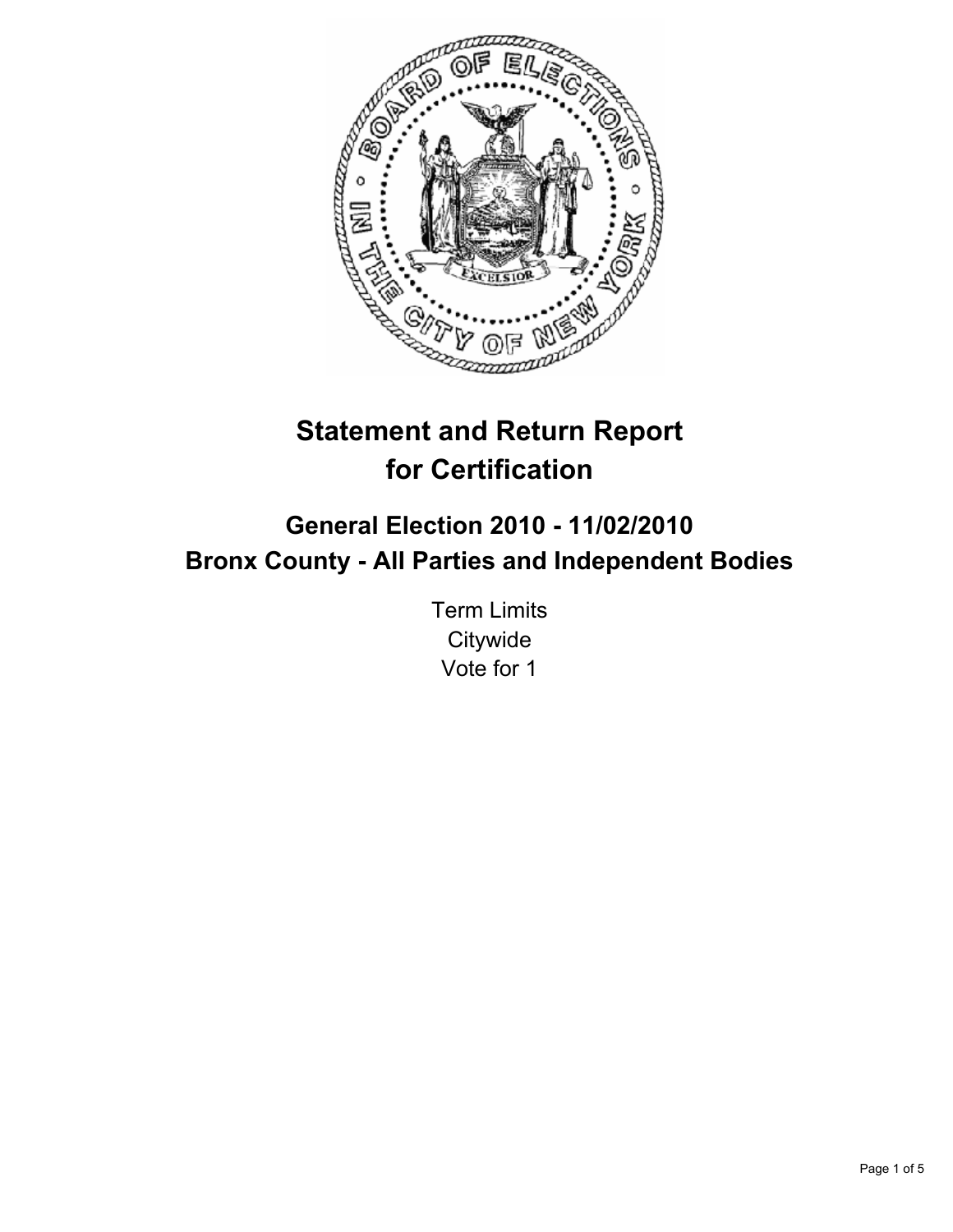

## **Assembly District 76**

| <b>PUBLIC COUNTER</b> | 16,392 |
|-----------------------|--------|
| <b>EMERGENCY</b>      | 0      |
| ABSENTEE/MILITARY     | 183    |
| <b>AFFIDAVIT</b>      | 437    |
| <b>Total Ballots</b>  | 17,039 |
| <b>YES</b>            | 8,732  |
| <b>NO</b>             | 1,994  |
| <b>Total Votes</b>    | 10,726 |
| Unrecorded            | 6,313  |

## **Assembly District 77**

| <b>PUBLIC COUNTER</b> | 13,474 |
|-----------------------|--------|
| <b>EMERGENCY</b>      | 0      |
| ABSENTEE/MILITARY     | 201    |
| <b>AFFIDAVIT</b>      | 395    |
| <b>Total Ballots</b>  | 14,103 |
| <b>YES</b>            | 6,702  |
| <b>NO</b>             | 2,102  |
| <b>Total Votes</b>    | 8,804  |
| Unrecorded            | 5.299  |

## **Assembly District 78**

| <b>PUBLIC COUNTER</b> | 10,828 |
|-----------------------|--------|
| <b>EMERGENCY</b>      | 0      |
| ABSENTEE/MILITARY     | 197    |
| <b>AFFIDAVIT</b>      | 311    |
| <b>Total Ballots</b>  | 11,390 |
| <b>YES</b>            | 4,637  |
| <b>NO</b>             | 1,384  |
| <b>Total Votes</b>    | 6,021  |
| Unrecorded            | 5,369  |

## **Assembly District 79**

| PUBLIC COUNTER       | 15,596 |
|----------------------|--------|
| <b>EMERGENCY</b>     | 0      |
| ABSENTEE/MILITARY    | 216    |
| <b>AFFIDAVIT</b>     | 378    |
| <b>Total Ballots</b> | 16,211 |
| <b>YES</b>           | 7,629  |
| <b>NO</b>            | 2,300  |
| <b>Total Votes</b>   | 9,929  |
| Unrecorded           | 6,282  |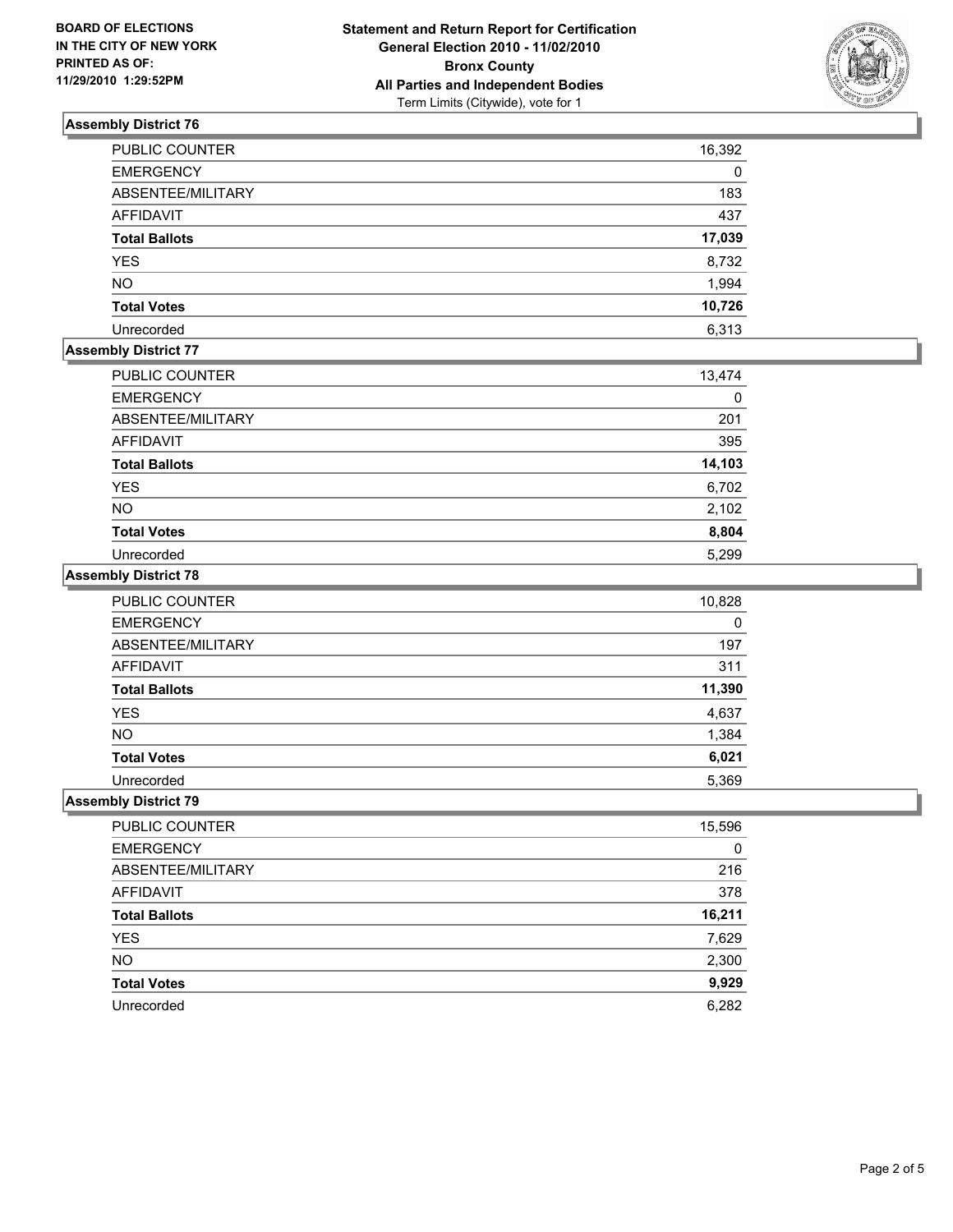

## **Assembly District 80**

| PUBLIC COUNTER       | 16,176 |
|----------------------|--------|
| <b>EMERGENCY</b>     | 0      |
| ABSENTEE/MILITARY    | 423    |
| <b>AFFIDAVIT</b>     | 361    |
| <b>Total Ballots</b> | 17,037 |
| <b>YES</b>           | 9,362  |
| <b>NO</b>            | 2,454  |
| <b>Total Votes</b>   | 11,816 |
| Unrecorded           | 5,221  |

## **Assembly District 81**

| <b>PUBLIC COUNTER</b> | 21,958 |
|-----------------------|--------|
| <b>EMERGENCY</b>      | 0      |
| ABSENTEE/MILITARY     | 744    |
| <b>AFFIDAVIT</b>      | 410    |
| <b>Total Ballots</b>  | 23,309 |
| <b>YES</b>            | 11,832 |
| <b>NO</b>             | 5,348  |
| <b>Total Votes</b>    | 17,180 |
| Unrecorded            | 6,129  |

## **Assembly District 82**

| <b>PUBLIC COUNTER</b> | 24,399 |
|-----------------------|--------|
| <b>EMERGENCY</b>      | 0      |
| ABSENTEE/MILITARY     | 559    |
| <b>AFFIDAVIT</b>      | 360    |
| <b>Total Ballots</b>  | 25,389 |
| <b>YES</b>            | 15,282 |
| <b>NO</b>             | 3,487  |
| <b>Total Votes</b>    | 18,769 |
| Unrecorded            | 6.620  |

#### **Assembly District 83**

| PUBLIC COUNTER       | 18,367 |
|----------------------|--------|
| <b>EMERGENCY</b>     | 0      |
| ABSENTEE/MILITARY    | 333    |
| AFFIDAVIT            | 428    |
| <b>Total Ballots</b> | 19,167 |
| <b>YES</b>           | 11,048 |
| <b>NO</b>            | 2,723  |
| <b>Total Votes</b>   | 13,771 |
| Unrecorded           | 5,396  |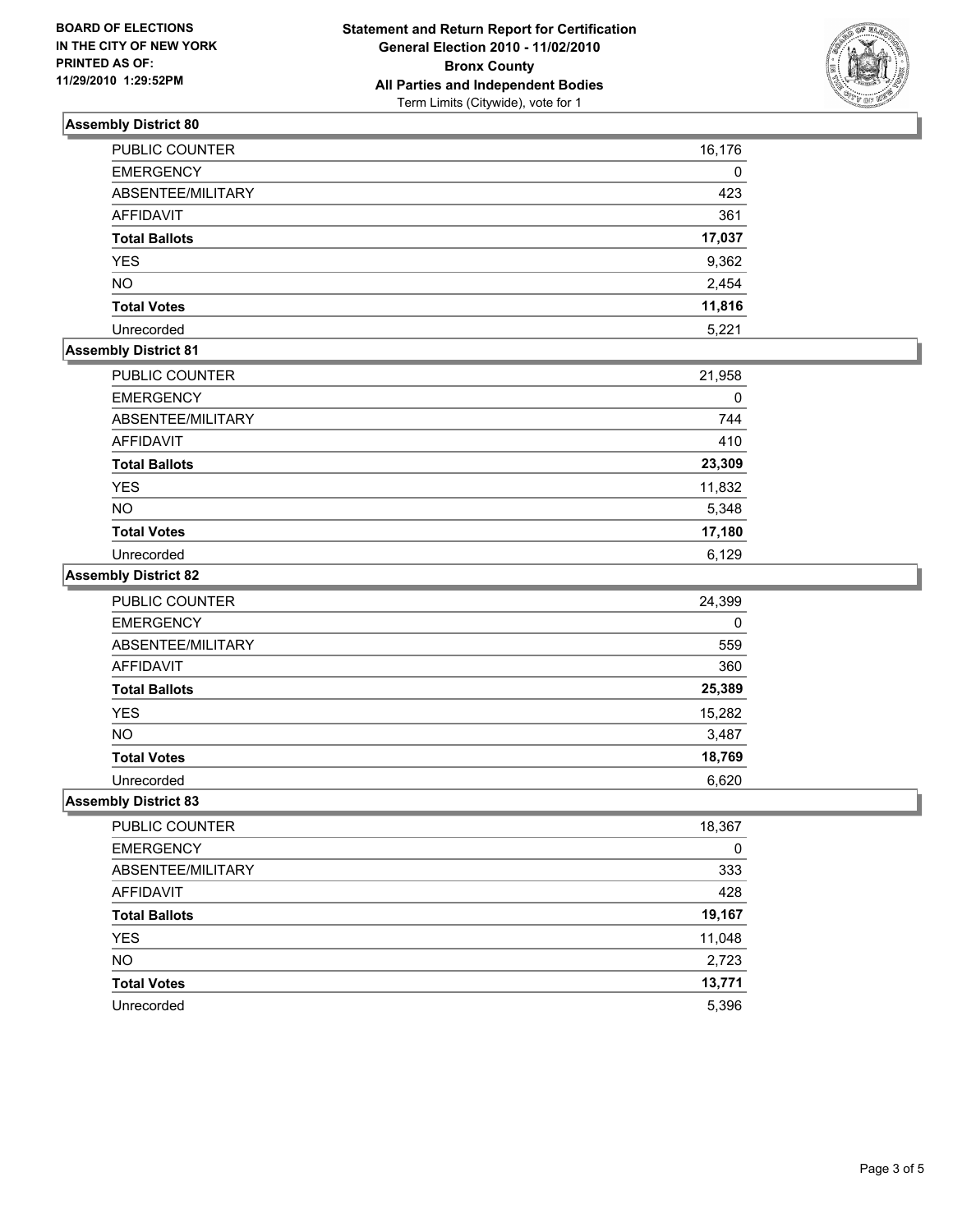

## **Assembly District 84**

| PUBLIC COUNTER       | 13,390 |
|----------------------|--------|
| <b>EMERGENCY</b>     | 0      |
| ABSENTEE/MILITARY    | 105    |
| <b>AFFIDAVIT</b>     | 297    |
| <b>Total Ballots</b> | 13,818 |
| <b>YES</b>           | 5,150  |
| <b>NO</b>            | 1,298  |
| <b>Total Votes</b>   | 6,448  |
| Unrecorded           | 7,370  |

## **Assembly District 85**

| PUBLIC COUNTER       | 13,355 |
|----------------------|--------|
| <b>EMERGENCY</b>     | 0      |
| ABSENTEE/MILITARY    | 137    |
| AFFIDAVIT            | 308    |
| <b>Total Ballots</b> | 13,820 |
| <b>YES</b>           | 6,565  |
| <b>NO</b>            | 1,670  |
| <b>Total Votes</b>   | 8,235  |
| Unrecorded           | 5,585  |

## **Assembly District 86**

| <b>PUBLIC COUNTER</b> | 10,519 |
|-----------------------|--------|
| <b>EMERGENCY</b>      |        |
| ABSENTEE/MILITARY     | 106    |
| <b>AFFIDAVIT</b>      | 420    |
| <b>Total Ballots</b>  | 11,073 |
| <b>YES</b>            | 4,197  |
| <b>NO</b>             | 1,193  |
| <b>Total Votes</b>    | 5,390  |
| Unrecorded            | 5,683  |